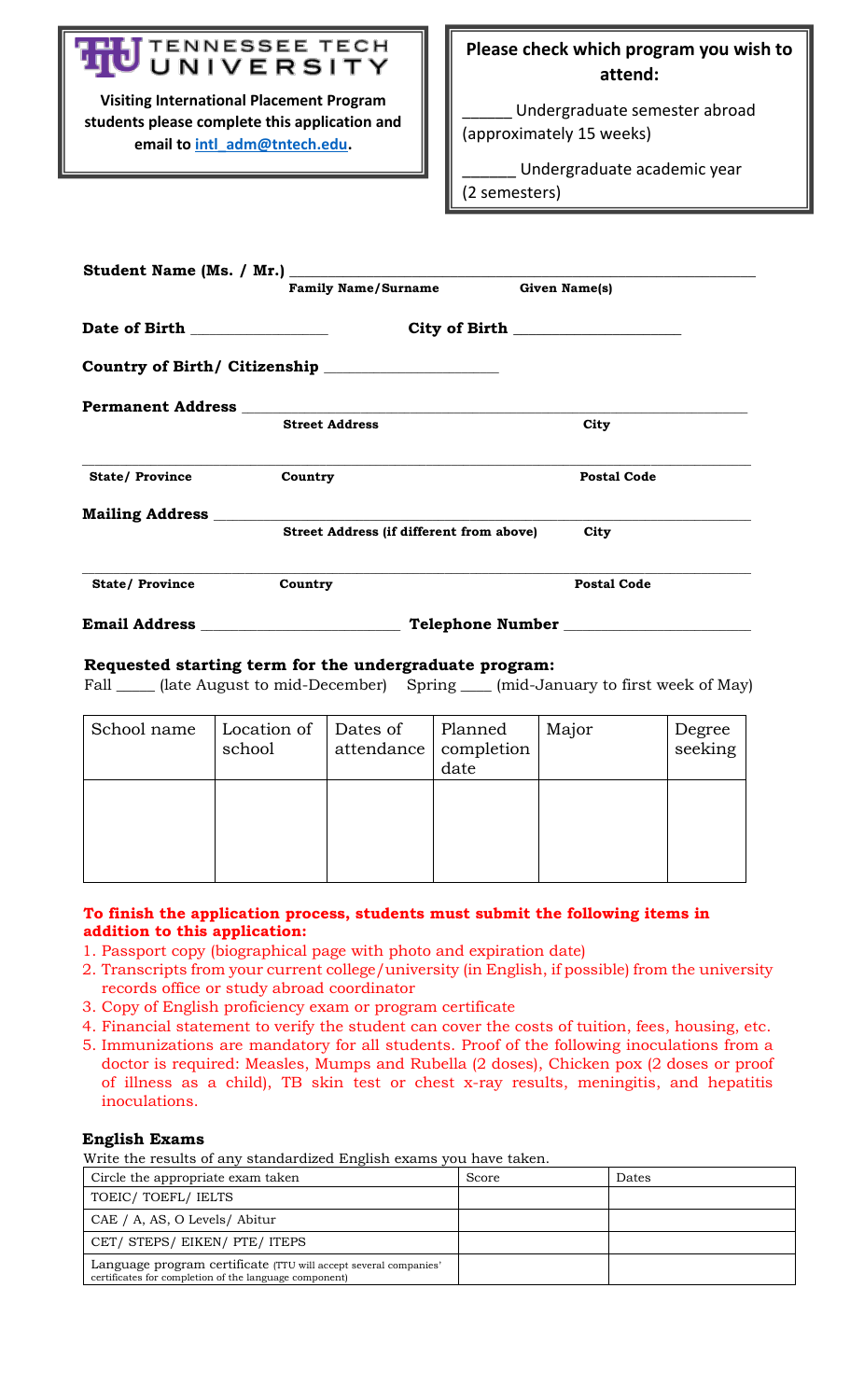# Undergraduate Majors:

Major of interest to study at TTU *(please mark only one)*  **Majors not listed are presently closed to exchange or visiting students. Do not write in a major.**

## **COLLEGE OF ENGINEERING**

**Chemical Engineering\_\_\_ Bio-Molecular Engineering\_\_\_ Computer Science Software\_\_\_ Computer Science Information Tech\_\_\_ Computer Engineering\_\_\_\_ Engineering Technology\_\_\_ Electrical Engineering-Circuits\_\_\_ Electrical Engineering-Digital Systems\_\_\_ Civil Engineering-Structural \_\_\_\_ Civil Engineering-Mechanics\_\_\_\_** 

#### **COLLEGE OF BUSINESS**

Accounting **Economics** Finance **Marketing International Business\_\_\_\_ https://www.filternational Business\_\_\_\_ Human Resource Management\_\_\_** 

## **COLLEGE OF ARTS AND SCIENCES**

**Geography\_\_\_\_ Geographic Information Systems\_\_\_**  Physics\_\_\_ Geology\_\_\_ Actuarial Math **Pure Math** Applied Math Statistics **Chemistry\_\_\_ Chemistry\_\_\_ Applied Chemistry\_\_\_ Biochemistry\_\_\_ Biology\_\_\_\_ Marine Biology** \_ **Conservation Biology Health Biology\_\_\_\_ Cellular Biology\_\_\_ Wildlife Science\_\_\_ Fisheries Science\_\_\_ Environmental Biology\_\_\_ Environmental Science\_\_\_\_ Environmental Geology\_\_\_ Environmental Technology\_\_\_ Environmental Science, Culture and Communication\_\_\_** 

## **COLLEGE OF AGRICULTURE AND HUMAN ECOLOGY**

| Animal Science___                                               | <b>Agritourism</b>                                                                                                                                                                                                                 |  |
|-----------------------------------------------------------------|------------------------------------------------------------------------------------------------------------------------------------------------------------------------------------------------------------------------------------|--|
| Agribusiness Management __                                      | <b>Horticulture</b>                                                                                                                                                                                                                |  |
| <b>Agronomy and Soils____</b>                                   | <b>Environmental Agriscience</b>                                                                                                                                                                                                   |  |
| Landscape Management___                                         | <b>Agricultural Engineering Technology</b>                                                                                                                                                                                         |  |
| <b>Family/Consumer Sciences___</b>                              | <b>Food, Nutrition and Dietetics</b>                                                                                                                                                                                               |  |
| <b>Merchandising and Design</b><br><b>Housing and Design___</b> | Child Development____                                                                                                                                                                                                              |  |
| <b>COLLEGE OF EDUCATION</b>                                     |                                                                                                                                                                                                                                    |  |
| Digital Media______                                             | <b>Music_____</b> (will need to submit video to join)                                                                                                                                                                              |  |
| ----------------                                                | <b>A</b> a contract the contract of the contract of the contract of the contract of the contract of the contract of the contract of the contract of the contract of the contract of the contract of the contract of the contract o |  |

**Multidisciplinary Studies\_\_\_\_\_ Art\_\_\_\_\_\_** (**Circle: painting, wood, glass, fabric or metal)** *All other Education majors and programs are for degree-seeking students and require a background check and the PRAXIS exam to enter; as such, they are not open to exchange students.*

*\*\*TTU's Nursing Department is not currently accepting visiting or exchange students*

Electrical Engineering -Control Systems\_\_\_ Electrical Engineering-Physical Phenomena\_\_<br>Electrical Engineering-Power Systems\_\_ Pelectrical Engineering-Telecommunications **Electrical Engineering-Telecommunications Civil Engineering-Water resources\_\_\_\_ Civil Engineering-Transportation Engineering\_\_\_ Civil Engineering-Environmental \_\_\_\_ Mechanical Engineering-Energy Systems\_\_\_ Mechanical Eng.-Mechanical Systems\_\_** *\*\*TTU's Industrial Engineering program closed in Spring 2011*

**General Business Management\_\_\_\_ Production and Operations Management\_\_\_ Pre-MBA\_\_\_ Management Information Systems\_\_\_**